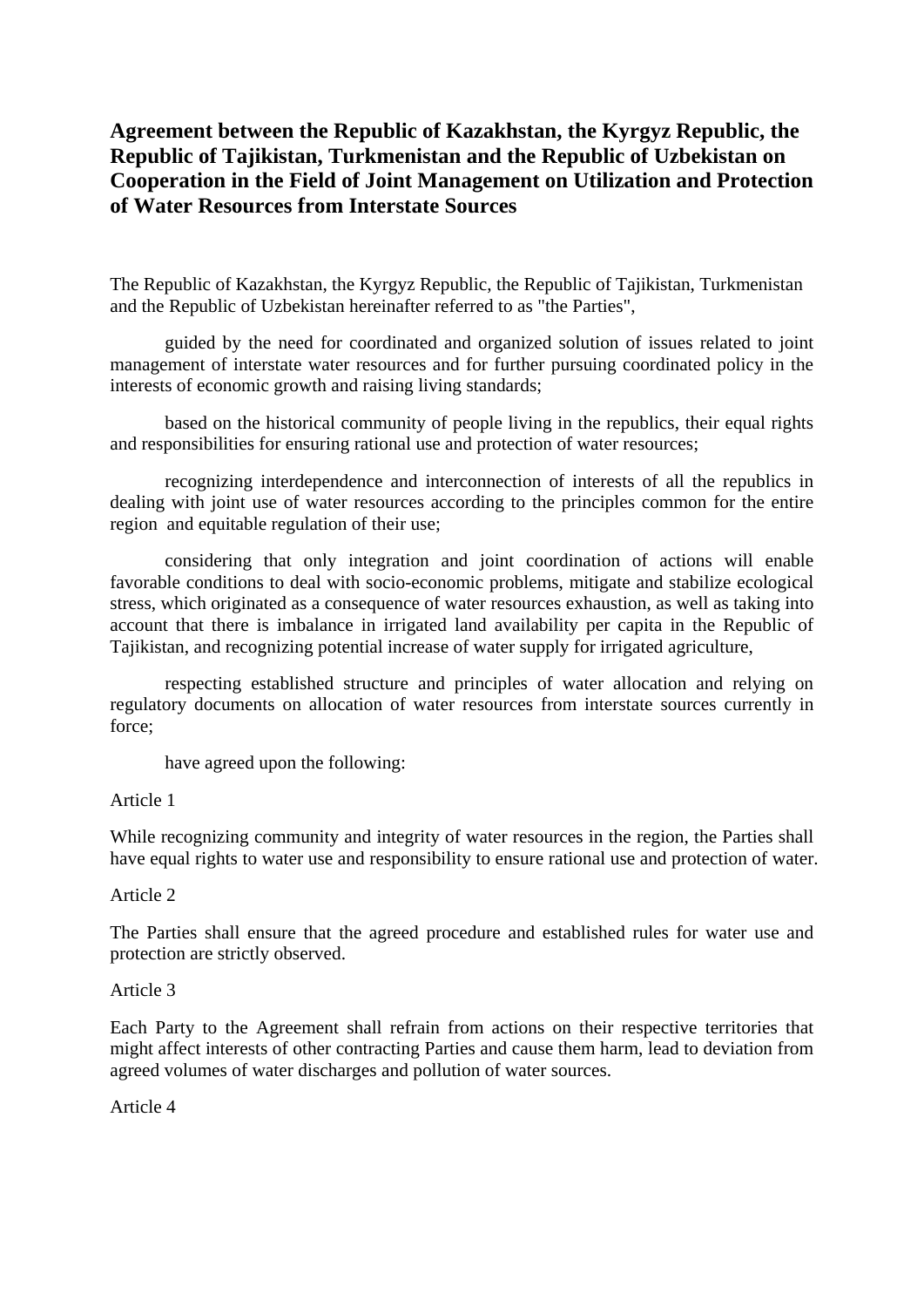The Parties shall work together to address environmental problems resulted from drying up of the Aral Sea and set amounts of sanitary water releases for every given year in view of water content in interstate sources.

In case of extremely dry years, a special separate decision shall be made to supply water for areas experiencing severe water scarcity.

# Article 5

The Parties will facilitate wide information exchange on scientific and technological advances in the field of water management, integrated use and protection of water resources [as well as promote] joint research to provide scientific and technological inputs and expert appraisals of project plans of water management facilities and economic assets.

# Article 6

The Parties agree on joint use of productive potential of the republics' water economy.

# Article 7

The Parties decided to establish on a parity basis Interstate Commission for Water Coordination to deal with the issues related to regulation, rational use and protection of water resources from interstate sources, which would be comprised of the heads of water agencies to meet quarterly and as the occasion requires - on the Parties' initiative.

The Commission's meetings are held by turns under the chairmanship of the host country's representative in the capital of this country.

# Article 8

The Interstate Commission for Water Coordination is authorized to:

- determine water policy in the region, elaborate its key directions taking into account all economic branches needs, integrated and rational use of water resources, and longterm regional water supply program and measures for its implementation;
- elaborate and approve annually water consumption quotas for each republic and the region as a whole, schedules for reservoir operation regimes, their correction according to revised forecasts, depending on actual flow probability and watereconomic situation.

# Article 9

The executive and interministerial control bodies of the Interstate Commission for Water Coordination are Basin Water Organizations "Syrdarya" and "Amudarya", which must function under conditions that all structures along the rivers and water sources operated by these organizations are the property of the republics and provisionally transferred [to BWOs] without the right of disposal and redemption as of 1.01.1992.

The Basin Water Organizations are financed through allocation of national water agencies on parity and shared basis.

# Article 10

The Commission and its executive bodies shall ensure that: